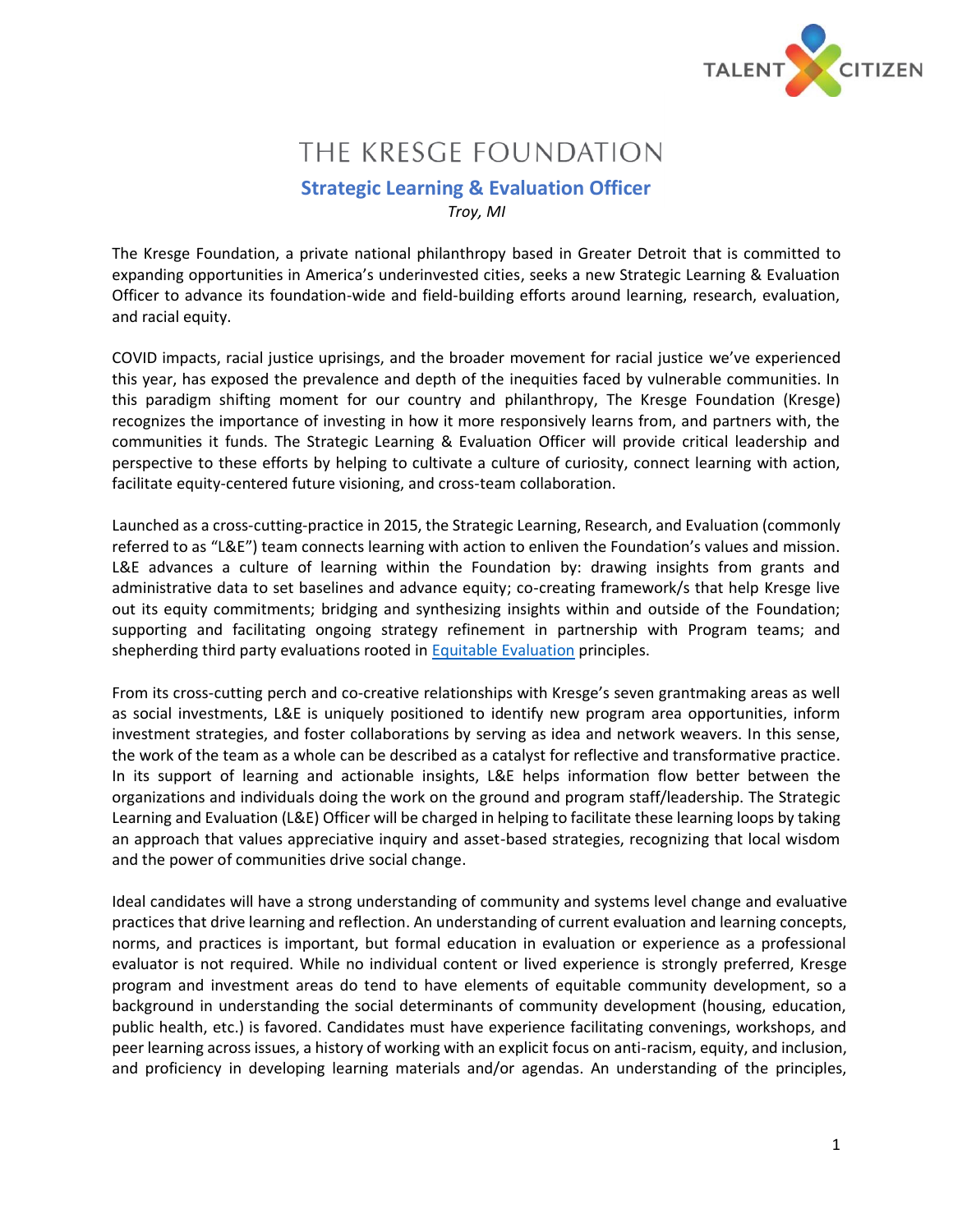

strategies, and mindsets required to organize individuals to influence institutions and a broader field is critical.

Previous experience working in a complex organization is highly desired, as is the ability to hold space for others, understand multi-directional power flow and experience working in collaboration with a kaleidoscope of organizations, consultants, and sector leaders with different missions. The successful candidate will be a strong relationship builder. Excellent organizational and interpersonal skills are necessary. Strong verbal and written communications skills are absolute musts. Most importantly, a personal and professional commitment to anti-racism, equity and inclusiveness is vital to advancing the work and contributing to the L&E team, including the understanding of how one's own identity and lived experiences inform their work.

## **The Kresge Foundation**

The Kresge Foundation was founded in 1924 to promote human progress. Today, Kresge fulfills that mission by building and strengthening pathways to opportunity for low-income people in America's cities, seeking to dismantle structural and systemic barriers to equality and justice. Using a full array of grant, loan, and other investment tools, Kresge invests more than \$160 million annually to foster economic and social change through its seven grantmaking programs: Arts & Culture, American Cities, Detroit, Education, Environment, Health, and Human Services; as well as its Social Investments Practice.

The Foundation's state-of-the-art headquarters is located in Troy, MI. The modern LEED Platinum facility is anchored by a 19<sup>th</sup> century farmhouse and a new expansion that houses both a servery and a convening center. Kresge also operates an office in Detroit's Midtown district. For more information visit [www.kresge.org](http://www.kresge.org/) 

# **Strategic Learning & Evaluation Officer**

Reporting directly to Strategic Learning and Evaluation, Managing Director but working collaboratively with staff from all departments, the L&E Officer will foster learning communities in and among Foundation staff and grantee groups; manage contracts with learning and evaluation partners, including consulting firms and individual consultants; track, analyze, and endorse insights from community partners, including understanding the power of and limitations to data analytics; serve as a key facilitator for program/practice team strategy and learning conversations; and, generally be an ambassador for a culture of learning across the Foundation and its partners.

In its field-building efforts, L&E seeks to advance new practices across the social sector by embedding Equitable Evaluation principles throughout its work and partnering with ecosystem partners such as CEI's Evaluation Roundtable and the Equitable Evaluation Initiative. While L&E has continued to play an important and growing role for the Foundation's program areas, there is also great opportunity for L&E to contribute to operational and administrative synergies with internal partners in Grants Management and Communications. The L&E Officer will serve as a thought partner on the L&E team and a close thought partner to Foundation leaders, connecting conversations and feedback to drive more expansive and comprehensive collaboration at the Foundation.

As this is a growing team the Strategic Learning and Evaluation Officer will play a role in refining the shape and build out L&E's work at the Foundation.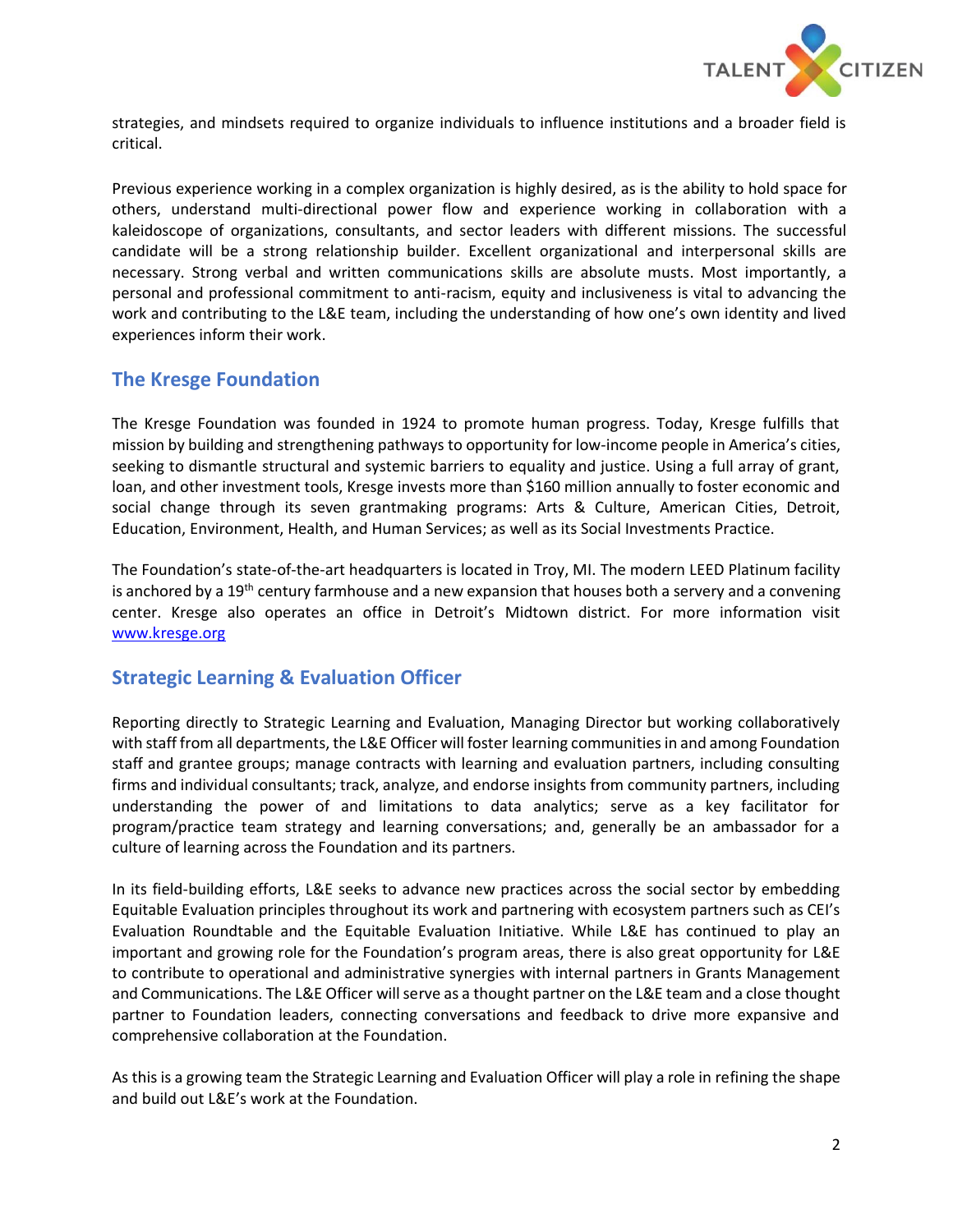

### **Role and Responsibilities**

- Assess program strategies and learning activities and develop insights from evaluative activities.
- Assist program teams in refining their theories of change, reassessing their priorities, and refreshing their goals and objectives based on what is being learned.
- Build and maintain relationships with skilled, diverse external consultants who support commissioned evaluation, ensuring that efforts meet or exceed standards for accountability and learning.
- Support accountability, learning, and decision-making by collaborating with Grants Management staff to draw on the full suite of data analytics tools available.
- Support ongoing multidisciplinary strategic learning efforts and training that fosters evaluative thinking.
- Contribute thought partnership as foundation builds out its growing learning and evaluation function.
- Support writing and dissemination efforts as the Foundation communicates what it is learning to respective fields.

## **Qualifications**

- Bachelor's degree required; Master's degree preferred, although equivalent expertise and/or lived experience will also be considered.
- Minimum of five years of experience in community development, community change, urban planning, or a related field.
- Experience working collaboratively across the nonprofit, private, and public sectors.
- Experience working with foundations, knowledge of or experience with one or more of the foundation's Program areas desired.
- Excellent facilitation skills, with strong working approaches rooted in team learning and design thinking.
- Demonstrated awareness of and appreciation for the different ways in which knowledge manifests in group design, adult learning, and evaluative practice.
- Experience using qualitative, quantitative, and/or emerging methods.
- Excellent analytical and writing skills.
- Strong interpersonal skills, including the ability to build relationships and to work effectively as a member of a team.
- Excellent project management skills and the ability to chart one's own direction collaboratively.
- Effective time management skills, with demonstrated ability to manage a diverse and demanding workload in a fast-paced environment.

### **Values**

- Commitment to the Foundation's vision and its six values (stewardship, respect, creativity, equity, partnership and opportunity) with the ability to demonstrate that commitment in daily interactions.
- Commitment to expanding opportunity to low-income people.
- Takes a learning stance and appreciates radical imagination.
- An appreciation for shared power and an understanding for how change happens and how racism and bias impacts everything we do. (Note: We are not necessarily looking for someone with a track record of diversity, inclusion and equity work but someone who understands how racism has influenced all that we do, see and believe.)
- Curiosity, adaptability, and the understanding that we are all humans in the work together.